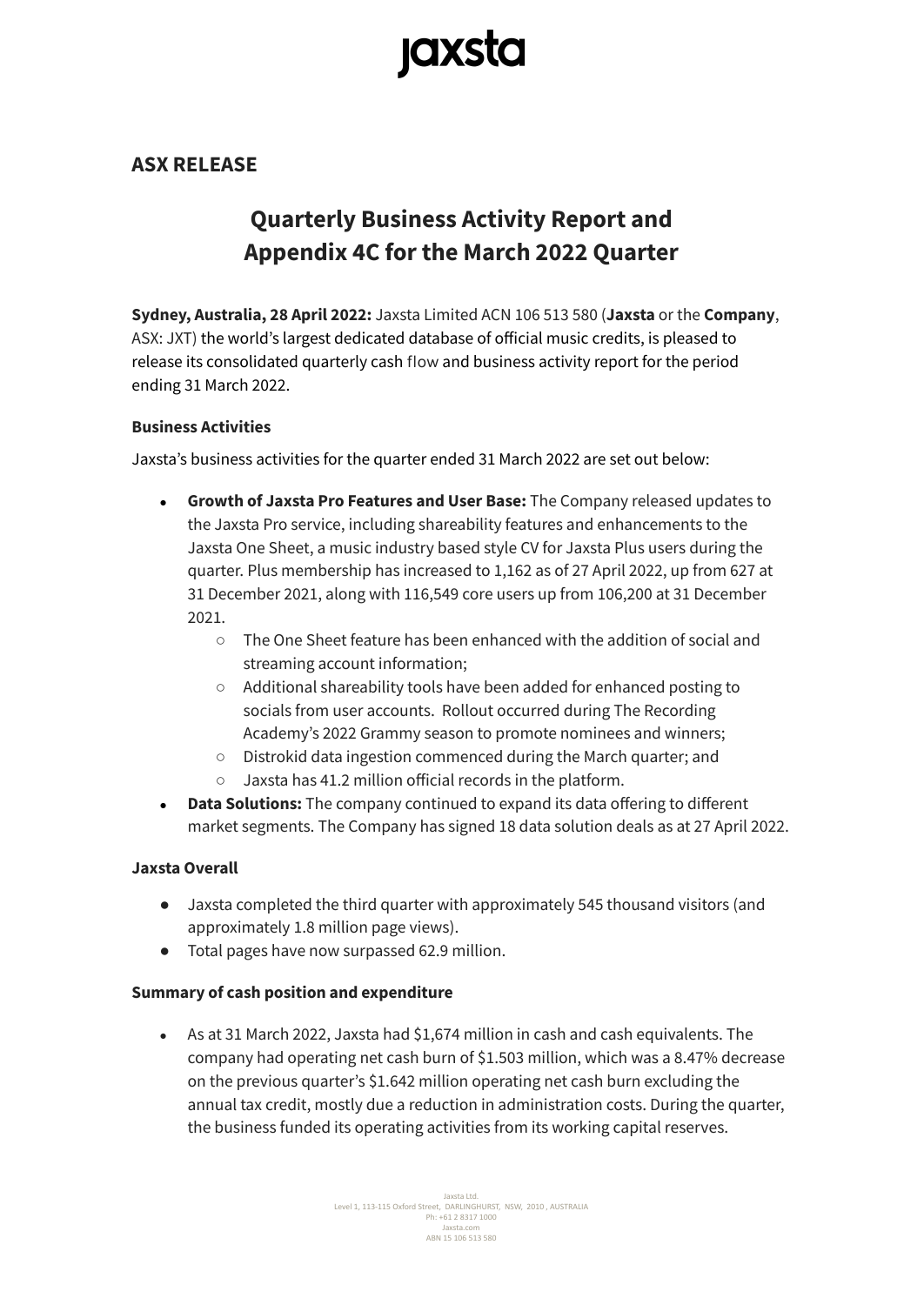# **jaxsta**

- When looking at the Company's cash expenditure for the quarter and comparing it to the quarter ending 31 December 2021, the company focused on the delivery of the updated One Sheet and shareability functions in Jaxsta Plus, the ingestion of Distrokid data and engaging with partners and customers on potential data solution deals. This resulted in a mix of changes that drove the final cash flow level:
	- There was an increase in staff costs of \$105K from increases in the development and marketing teams;
	- There was an decrease in marketing costs of \$47K from reduced marketing during the January holiday period;
	- There was an decrease of \$183K in general and administrative costs from annual costs paid during the previous quarter;
- The Company has undertaken a review of operations in April and will be reducing operating costs by \$1.5M per annum to extend its cash resources as part of the growth plan from the Songtradr Strategic Investment.

## **Payments to related parties and their associates**

The Company paid \$200K to its related parties comprising salaries, directors fees, reimbursable expense payment to directors including the Chief Executive Officer and Chief Financial Officer. No payments were made to associates of any related parties.

**- Ends -**

For further information please contact:

## **Authorisation & Additional Information:**

This announcement was authorised by the Board of Directors of Jaxsta Limited

**Jaxsta Investor Relations:** E: [jaxstainvestors@jaxsta.com](mailto:jaxstainvestors@jaxsta.com) P: +61 2 8317 1000

### [www.jaxsta.com](http://www.jaxsta.com)

Level 1, 113-115 Oxford Street Darlinghurst 2010 NSW Australia

**-Ends-**

### **ABOUT JAXSTA**

Jaxsta is the world's largest public-facing and most connected music credits database and technology. Partnered with the industry's leading major and independent record companies, as well as publishers, distributors, royalty agencies and industry associations, Jaxsta is the go-to authoritative source of official music credits information. The Company's core platform, Jaxsta.com, is a free and paid subscription service and provides B2B data-solutions for the music and related media industries. Jaxsta Pro Beta , the Company's subscription service, harnesses the power of Jaxsta's data to help music industry professionals connect, save time, and advance their businesses and careers.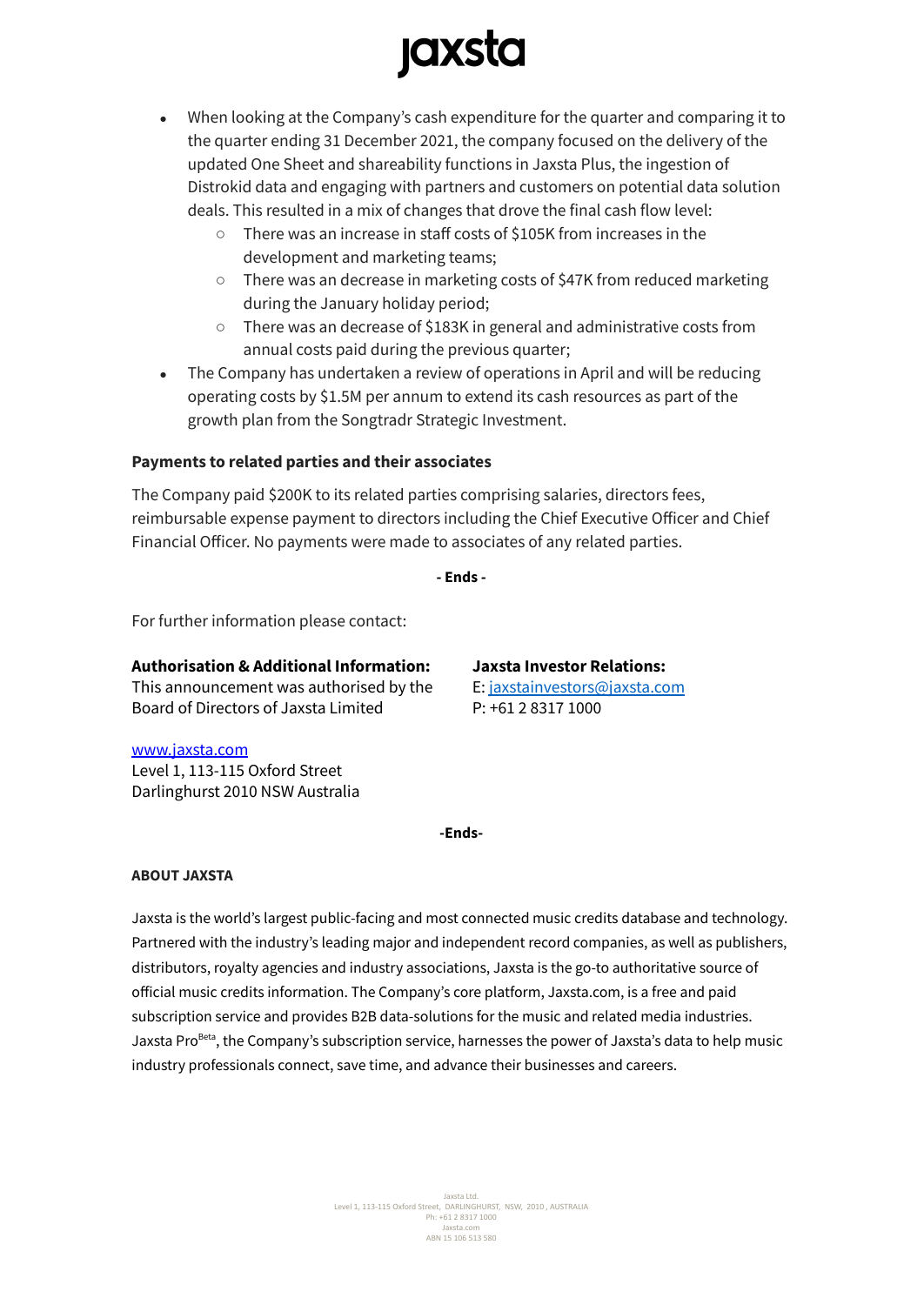# **Appendix 4C**

# **Quarterly cash flow report for entities subject to Listing Rule 4.7B**

#### **Name of entity**

Jaxsta Limited

| Quarter ended ("current quarter")<br>ABN |  |                 |
|------------------------------------------|--|-----------------|
| 15 106 513 580                           |  | ┊ 31 March 2022 |

|     | <b>Consolidated statement of cash flows</b>    | <b>Current quarter</b><br><b>SA'000</b> | <b>9 Months to Date</b><br>\$A'000 |
|-----|------------------------------------------------|-----------------------------------------|------------------------------------|
| ı.  | <b>Cash flows from operating activities</b>    |                                         |                                    |
| 1.1 | Receipts from customers                        | 31                                      | 56                                 |
| 1.2 | Payments for                                   |                                         |                                    |
| (a) | research and development                       | (19)                                    | (199)                              |
| (b) | product manufacturing and operating costs      | (258)                                   | (854)                              |
| (c) | advertising and marketing                      | (204)                                   | (634)                              |
| (d) | leased assets                                  |                                         |                                    |
| (e) | staff costs                                    | (900)                                   | (2, 563)                           |
| (f) | administration and corporate costs             | (153)                                   | (706)                              |
| 1.3 | Dividends received (see note 3)                |                                         |                                    |
| 1.4 | Interest received                              |                                         |                                    |
| 1.5 | Interest and other costs of finance paid       |                                         |                                    |
| 1.6 | Income taxes paid                              |                                         |                                    |
| 1.7 | Government grants and tax incentives           |                                         | 909                                |
| 1.8 | Other (provide details if material)            |                                         |                                    |
| 1.9 | Net cash from / (used in) operating activities | (1,503)                                 | (3,991)                            |

| 2.  |     | <b>Cash flows from investing activities</b> |     |      |
|-----|-----|---------------------------------------------|-----|------|
| 2.1 |     | Payments to acquire:                        |     |      |
|     | (a) | entities                                    |     |      |
|     | (b) | businesses                                  |     |      |
|     | (c) | property, plant and equipment               |     | (15) |
|     | (d) | investments                                 |     |      |
|     | (e) | intellectual property                       | (1) | (4)  |
|     | (f) | other non-current assets                    |     |      |
| 2.2 |     | Proceeds from disposal of:                  |     |      |
|     | (a) | entities                                    |     |      |
|     | (b) | businesses                                  |     |      |
|     | (c) | property, plant and equipment               |     |      |
|     | (d) | investments                                 |     |      |
|     | (e) | intellectual property                       |     |      |
|     | (f) | other non-current assets                    |     |      |
| 2.3 |     | Cash flows from loans to other entities     |     |      |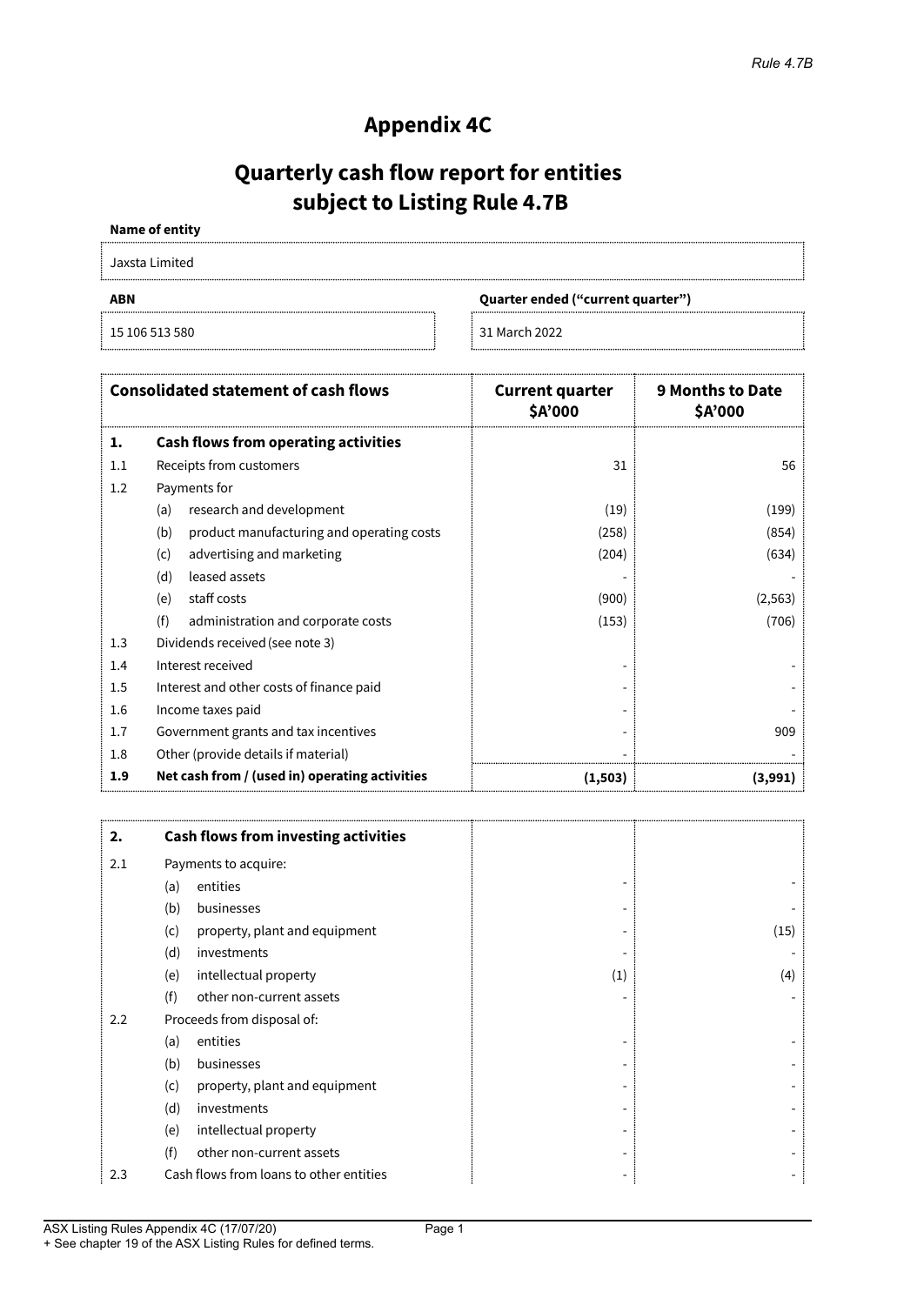|       | Dividends received (see note 3)                |    |
|-------|------------------------------------------------|----|
| -2.5  | Other (provide details if material)            |    |
| - 2.6 | Net cash from / (used in) investing activities | 19 |

| З.   | <b>Cash flows from financing activities</b>                                                |      |       |
|------|--------------------------------------------------------------------------------------------|------|-------|
| 3.1  | Proceeds from issues of equity securities (excluding<br>convertible debt securities)       |      | 2,500 |
| 3.2  | Proceeds from issue of convertible debt securities                                         |      |       |
| 3.3  | Proceeds from exercise of options                                                          |      |       |
| 3.4  | Transaction costs related to issues of equity<br>securities or convertible debt securities |      | (171  |
| 3.5  | Proceeds from borrowings                                                                   |      |       |
| 3.6  | Repayment of borrowings                                                                    | (39) | (108) |
| 3.7  | Transaction costs related to loans and borrowings                                          |      |       |
| 3.8  | Dividends paid                                                                             |      |       |
| 3.9  | Other (provide details if material)                                                        |      |       |
| 3.10 | Net cash from / (used in) financing activities                                             | (39) |       |

|     | Net increase / (decrease) in cash and cash<br>equivalents for the period |                   |         |
|-----|--------------------------------------------------------------------------|-------------------|---------|
| 4.1 | Cash and cash equivalents at beginning of period                         | 3,217             | 3,463   |
| 4.2 | Net cash from / (used in) operating activities<br>(item 1.9 above)       | (1,503)           | (3,991) |
| 4.3 | Net cash from / (used in) investing activities<br>(item 2.6 above)       | $\left( 1\right)$ | (19)    |
| 4.4 | Net cash from / (used in) financing activities<br>(item 3.10 above)      | (39)              | 2.221   |
| 4.5 | Effect of movement in exchange rates on cash held                        |                   |         |
| 4.6 | Cash and cash equivalents at end of period                               | 1.674             | 1.674   |

|     | <b>Reconciliation of cash and cash equivalents</b><br>at the end of the quarter (as shown in the<br>consolidated statement of cash flows) to the related<br>items in the accounts | <b>Current quarter</b><br><b>SA'000</b> | <b>Previous quarter</b><br><b>SA'000</b> |
|-----|-----------------------------------------------------------------------------------------------------------------------------------------------------------------------------------|-----------------------------------------|------------------------------------------|
| 5.1 | <b>Bank balances</b>                                                                                                                                                              | 1,624                                   | 3.167                                    |
| 5.2 | Call deposits                                                                                                                                                                     | 50                                      | 50                                       |
| 5.3 | Bank overdrafts                                                                                                                                                                   |                                         |                                          |
| 5.4 | Other (provide details)                                                                                                                                                           |                                         |                                          |
| 5.5 | Cash and cash equivalents at end of quarter<br>(should equal item 4.6 above)                                                                                                      | 1.674                                   |                                          |

| -6. | Payments to related parties of the entity and their associates                             | <b>Current quarter</b><br><b>SA'000</b> |
|-----|--------------------------------------------------------------------------------------------|-----------------------------------------|
| 6.1 | Aggregate amount of payments to related parties and their associates included<br>in item 1 | 199                                     |
| 6.2 | Aggregate amount of payments to related parties and their associates included<br>in item 2 |                                         |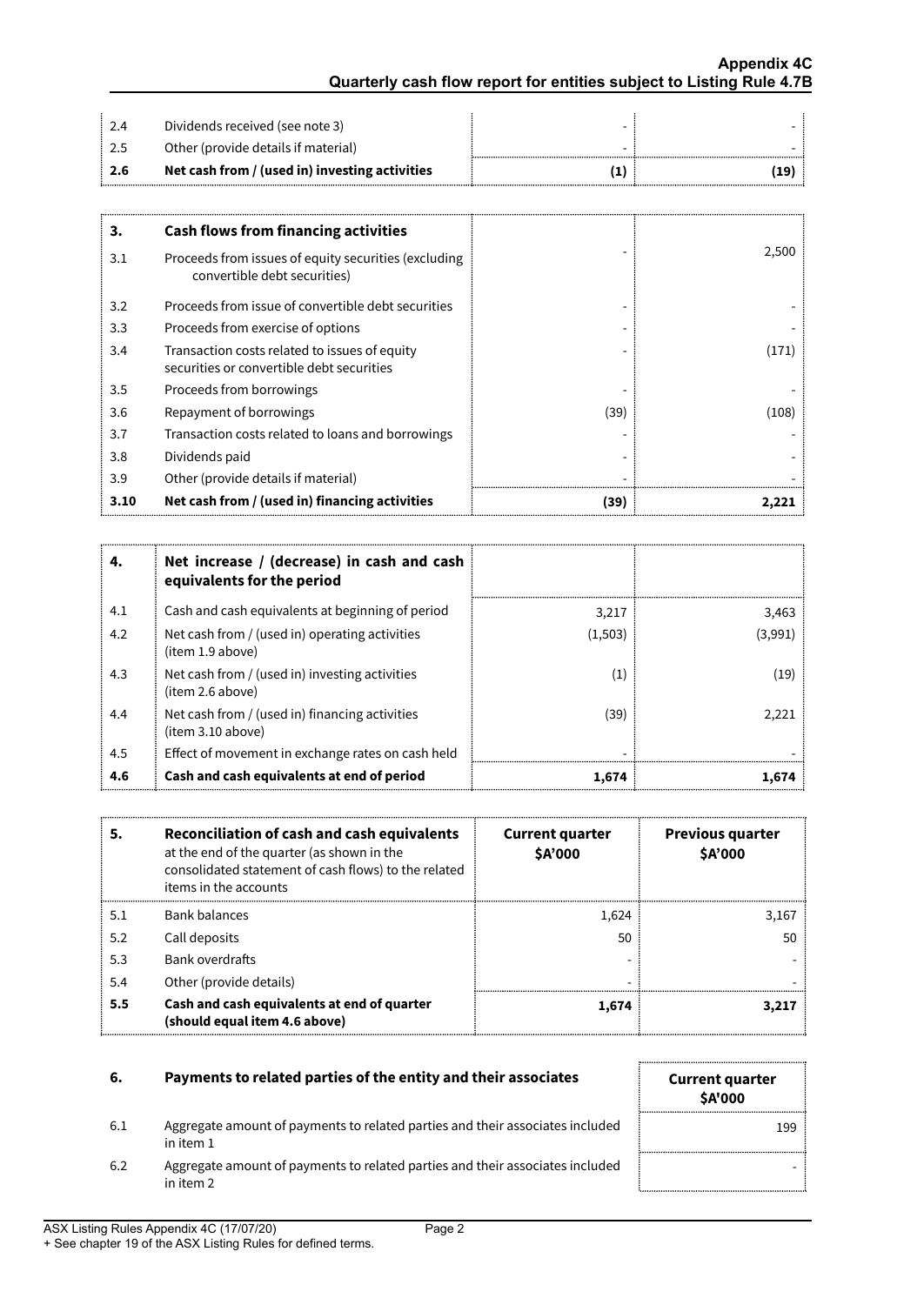Note: if any amounts are shown in items 6.1 or 6.2, your quarterly activity report must include a description of, and an explanation for, such payments

This includes the salaries, directors fees, reimbursable expense payment and travel allowances payable to directors, including the Chief Executive Officer and Chief FInancial Officer.

|     | <b>Financing facilities</b><br>Note: the term "facility' includes all forms of financing arrangements<br>available to the entity.<br>Add notes as necessary for an understanding of the sources of<br>finance available to the entity. | <b>Total facility amount</b><br>at quarter end<br><b>SA'000</b> | Amount drawn at<br>quarter end<br><b>SA'000</b> |
|-----|----------------------------------------------------------------------------------------------------------------------------------------------------------------------------------------------------------------------------------------|-----------------------------------------------------------------|-------------------------------------------------|
|     | Loan facilities                                                                                                                                                                                                                        | 76                                                              |                                                 |
| 7.2 | Credit standby arrangements                                                                                                                                                                                                            |                                                                 |                                                 |
| 7.3 | Other (please specify)                                                                                                                                                                                                                 |                                                                 |                                                 |
|     | <b>Total financing facilities</b>                                                                                                                                                                                                      | 76                                                              |                                                 |

#### 7.5 **Unused financing facilities available at quarter end** -

7.6 Include in the box below a description of each facility above, including the lender, interest rate, maturity date and whether it is secured or unsecured. If any additional financing facilities have been entered into or are proposed to be entered into after quarter end, include a note providing details of those facilities as well.

Jaxsta funds its insurance policies through Principle Finance Pty Ltd, who charges a flat rate of 5.19% and secure the loan against the rights in the policy. Interest and principal are repaid in monthly instalments. At 31 December 2021, the loan facility derived from the insurance policies was nil as it completed its annual policy cycle.

| 8.  | Estimated cash available for future operating activities               | <b>SA'000</b> |
|-----|------------------------------------------------------------------------|---------------|
| 8.1 | Net cash from / (used in) operating activities (Item 1.9)              | (1.503)       |
| 8.2 | Cash and cash equivalents at quarter end (Item 4.6)                    | 1.674         |
| 8.3 | Unused finance facilities available at quarter end (Item 7.5)          |               |
| 8.4 | Total available funding (Item 8.2 + Item 8.3)                          | 1.674         |
| 8.5 | Estimated quarters of funding available (Item 8.4 divided by Item 8.1) |               |

Note: if the entity has reported positive net operating cash flows in item 1.9, answer item 8.5 as "N/A". *Otherwise, a figure for the estimated quarters of funding available must be included in item 8.5.*

#### 8.6 If Item 8.5 is less than 2 quarters, please provide answers to the following questions:

1. Does the entity expect that it will continue to have the current level of net operating cash flows for the time being and, if not, why not?

Answer: The Company has undertaken cost saving initiatives that have begun implementation in April 2022. The reductions are part of a convertible note arrangement. The impact of the savings are targeted to have an impact of \$1.5M per annum.

2. Has the entity taken any steps, or does it propose to take any steps, to raise further cash to fund its operations and, if so, what are those steps and how likely does it believe that they will be successful?

Answer: The Company has entered into a Convertible Note Agreement that will provide a further \$3.0M upon shareholder approval. The approval will be sought this quarter at an EGM. The combined note and savings above are expected to extend cash life by a minimum of twelve months.

3. Does the entity expect to be able to continue its operations and to meet its business objectives and, if so, on what basis?

Answer: The Company expects to continue its operations based on the additional funding, savings realised and a further shift of its business to a B2C focus.